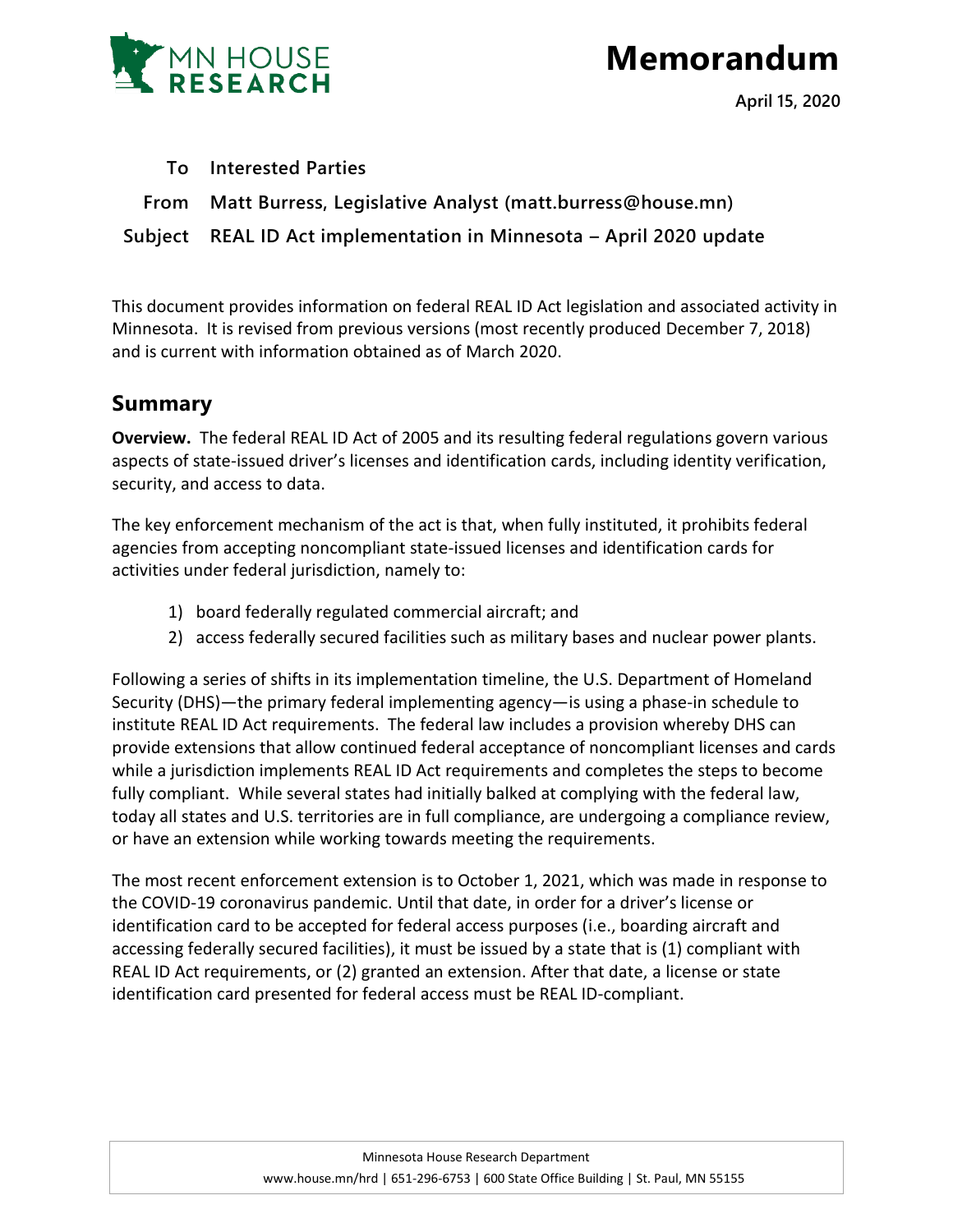Note that a variety of other documents are also accepted by federal agencies for access purposes, including federally issued identification such as a U.S. passport. The list of accepted documents varies depending on the circumstances and policies of each federal agency. 1

**Compliance in Minnesota.** Minnesota began issuing REAL ID-compliant versions of driver's licenses and identification cards in October of 2018. (DHS provided a formal notification of full state compliance in November of 2018.)

**History.** Minnesota lawmakers had imposed a REAL ID Act implementation ban in 2009. The legislature partially lifted it in 2016 for planning purposes and subsequently authorized compliance in 2017.<sup>2</sup> Among its features, the 2017 legislation:

- established a two-track system that provides both REAL ID-compliant and noncompliant options for driver's licenses and identification cards (so that applicants could choose either option);
- **namade various statutory changes necessary for compliance; and**
- **EXT** limited authority for the Department of Public Safety to comply with any future federal changes to REAL ID Act provisions.

**Driver's license and identification card options**. Included among the optional document offerings in Minnesota is an enhanced driver's license or enhanced identification card. "Enhanced" licenses and identification cards are hybrid documents: they are state-issued licenses and cards but can also substitute for a passport when entering the United States in limited situations. (Obtaining an enhanced document involves additional verification procedures and security features compared to standard state-issued licenses and identification.)

The table below compares aspects of driver's license options in Minnesota. (Corresponding identification cards are treated the same way except that no driving privileges are conferred.)

|                        | <b>Standard Driver's</b><br>License | <b>REAL ID-</b><br><b>Compliant License</b> | <b>Enhanced Driver's</b><br>License |  |
|------------------------|-------------------------------------|---------------------------------------------|-------------------------------------|--|
| Uses                   |                                     |                                             |                                     |  |
| Driving privileges     | Yes                                 | Yes                                         | Yes                                 |  |
| General identification | Yes                                 | Yes                                         | Yes                                 |  |
| Aircraft boarding      | No                                  | Yes                                         | Yes                                 |  |

### **Driver's License Comparison**

<sup>&</sup>lt;sup>1</sup> For instance, see the list of accepted documents for boarding flights at [https://www.tsa.gov/travel/security](https://www.tsa.gov/travel/security-screening/identification)[screening/identification.](https://www.tsa.gov/travel/security-screening/identification)

<sup>2</sup> Minn. Laws 2017, [ch. 76.](https://www.revisor.mn.gov/laws/2017/0/Session+Law/Chapter/76/)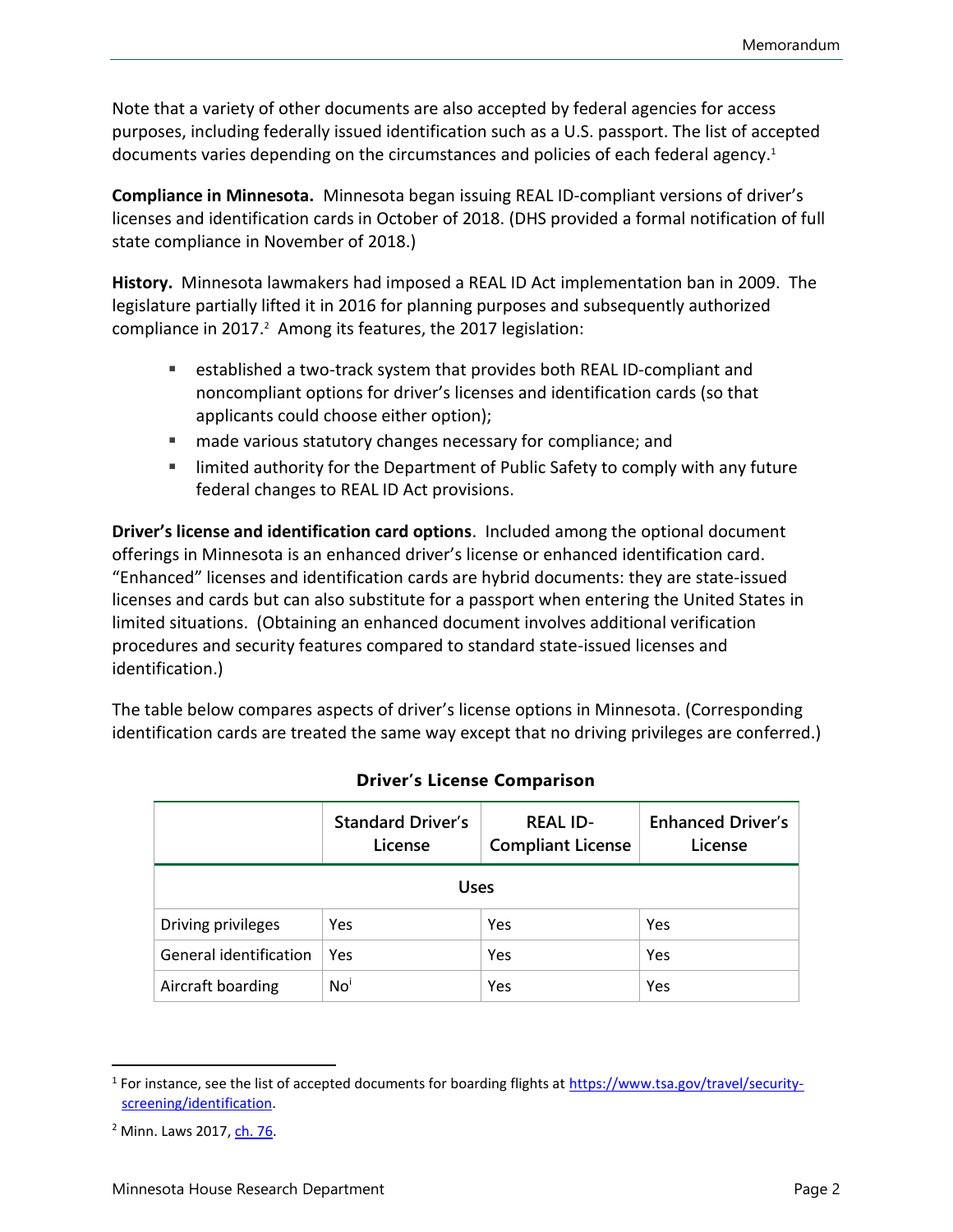|                                                                                                          | <b>Standard Driver's</b><br>License | <b>REAL ID-</b><br><b>Compliant License</b> | <b>Enhanced Driver's</b><br>License |  |
|----------------------------------------------------------------------------------------------------------|-------------------------------------|---------------------------------------------|-------------------------------------|--|
| Federally secured<br>facilities access                                                                   | No <sup>i</sup>                     | Yes                                         | Yes                                 |  |
| Border crossings                                                                                         | No.                                 | No.                                         | Yesii                               |  |
| <b>Eligibility Requirements</b>                                                                          |                                     |                                             |                                     |  |
| Lawful U.S. presence                                                                                     | Yes                                 | Yes                                         | Yes                                 |  |
| U.S. citizenship                                                                                         | <b>No</b>                           | No.                                         | Yes                                 |  |
| <b>Notes</b><br><sup>1</sup> Can be used until Oct. 1, 2021.<br>" Allowed only in limited circumstances. |                                     |                                             |                                     |  |

# **Historical Background**

Implementation and enforcement of REAL ID Act requirements proceeded over several years.

The federal REAL ID Act of 2005 set federal standards governing identity data verification and security measures for state-issued driver's licenses and identification cards.<sup>3</sup> (Prior to that, the regulatory framework for driver licensing had primarily been under the purview of states with some state-federal processes and federal laws—particularly around licensing to operate interstate commercial vehicles.) The law can be viewed in the context of federal security and safety responses following the events of September 11, 2001. For instance, setting federal standards for driver's license issuance was one of the recommendations of the 9/11 Commission.<sup>4</sup>

In the years following passage of the federal legislation (i.e., 2007-2009), a number of states and state associations expressed concerns with the REAL ID Act. Some states enacted legislation stating opposition to or barring compliance with the federal mandates. Minnesota was one such state: in 2009 the legislature enacted a REAL ID Act prohibition on both state planning and implementation. The original provision was brief, stating "The commissioner of public safety is prohibited from taking any action to implement or to plan for the implementation by this state of those sections of Public Law 109-13 known as the Real ID Act."<sup>5</sup>

<sup>3</sup> REAL ID Act of 2005, Pub. L. No. 109-13 (2005) [<https://www.gpo.gov/fdsys/pkg/PLAW-109publ13/pdf/PLAW-](https://www.gpo.gov/fdsys/pkg/PLAW-109publ13/pdf/PLAW-109publ13.pdf)[109publ13.pdf>](https://www.gpo.gov/fdsys/pkg/PLAW-109publ13/pdf/PLAW-109publ13.pdf).

<sup>&</sup>lt;sup>4</sup> National Commission on Terrorist Attacks Upon the United States, "9/11 Commission Report: Final Report of the National Commission on Terrorist Attacks Upon the United States," 2004, p. 390 [<https://govinfo.library.unt.edu/911/report/911Report.pdf>](https://govinfo.library.unt.edu/911/report/911Report.pdf).

<sup>5</sup> Minn. Laws 2009, [ch. 92,](https://www.revisor.mn.gov/laws/2009/0/Session+Law/Chapter/92/) § 1.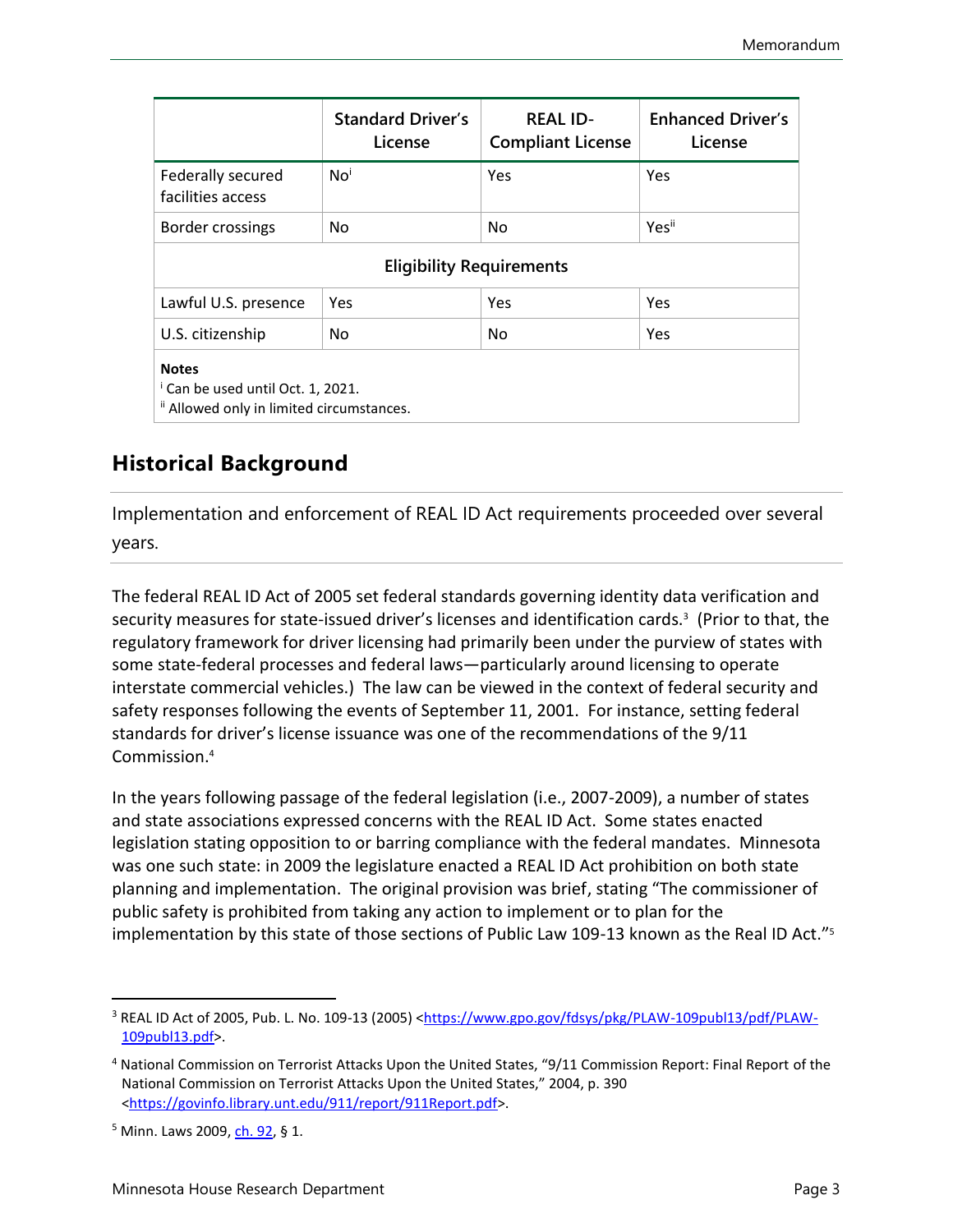The timeline under the federal legislation originally called for full implementation by 2008, which did not occur. DHS went through rulemaking and in 2008 adopted final federal regulations governing driver's license standards and processes.<sup>6</sup> Perhaps in response to statelevel concerns as well as technical implementation challenges, DHS then issued a series of extensions to the state compliance deadline as well as deferments of agency enforcement.

Starting around 2012, DHS seemingly shifted away from setting universal enforcement delays, moving to a system of case-by-case extensions and more limited grace periods for noncompliant jurisdictions. (Extensions are discretionary on the part of DHS.) The shift might have been a factor behind the change in state responses; in the following years jurisdictions increasingly pursued REAL ID Act compliance. The shift is perhaps evidenced by DHS denial in 2015 of an extension Minnesota requested, which was followed by legislative activity in 2016 and 2017 to implement state compliance.<sup>7</sup>

# **Overview of the REAL ID Act**

The REAL ID Act of 2005 establishes federal standards for state-issued driver's licenses and identification cards.

A DHS summary of the act is that it "established minimum security standards for license issuance and production and prohibits Federal agencies from accepting for certain purposes driver's licenses and identification cards from states not meeting the Act's minimum standards."<sup>8</sup> Regulatory areas within the REAL ID Act and corresponding federal regulations include:

- **EXTED 20 I** applicant documentation and verification of identity;
- **proof of lawful presence in the United States;**
- digital image storage;
- **Information, design, and security features on a physical card;**
- security of card production and storage facilities; and
- use of national electronic data verification systems and sharing of electronic data across the states.<sup>9</sup>

The REAL ID Act does not impose direct penalties on states and U.S. territories that do not comply with its terms. Rather, state compliance is prompted by limits on federal agency

<sup>6</sup> 73 Fed. Reg. 5272 (29 Jan. 2008), codified at 6 C.F.R. Part 37.

 $^7$  In November 2015, Gov. Dayton requested an extension for Minnesota. This was denied by DHS, which stated in its response that "Minnesota has not provided adequate justification for continued noncompliance with the REAL ID standards." DHS later granted an extension, following passage of 2017 legislation. The letter is available at [https://mn.gov/governor/images/2015\\_12\\_22\\_DHS\\_MN\\_REAL\\_ID\\_Response\\_and\\_Enclosure.pdf.](https://mn.gov/governor/images/2015_12_22_DHS_MN_REAL_ID_Response_and_Enclosure.pdf)

<sup>8</sup> U.S. Department of Homeland Security, "REAL ID Frequently Asked Questions," Accessed 31 March 2020 [<https://www.dhs.gov/real-id-frequently-asked-questions>](https://www.dhs.gov/real-id-frequently-asked-questions).

<sup>9</sup> *See* 6 C.F.R. §§ 37.13, 37.29.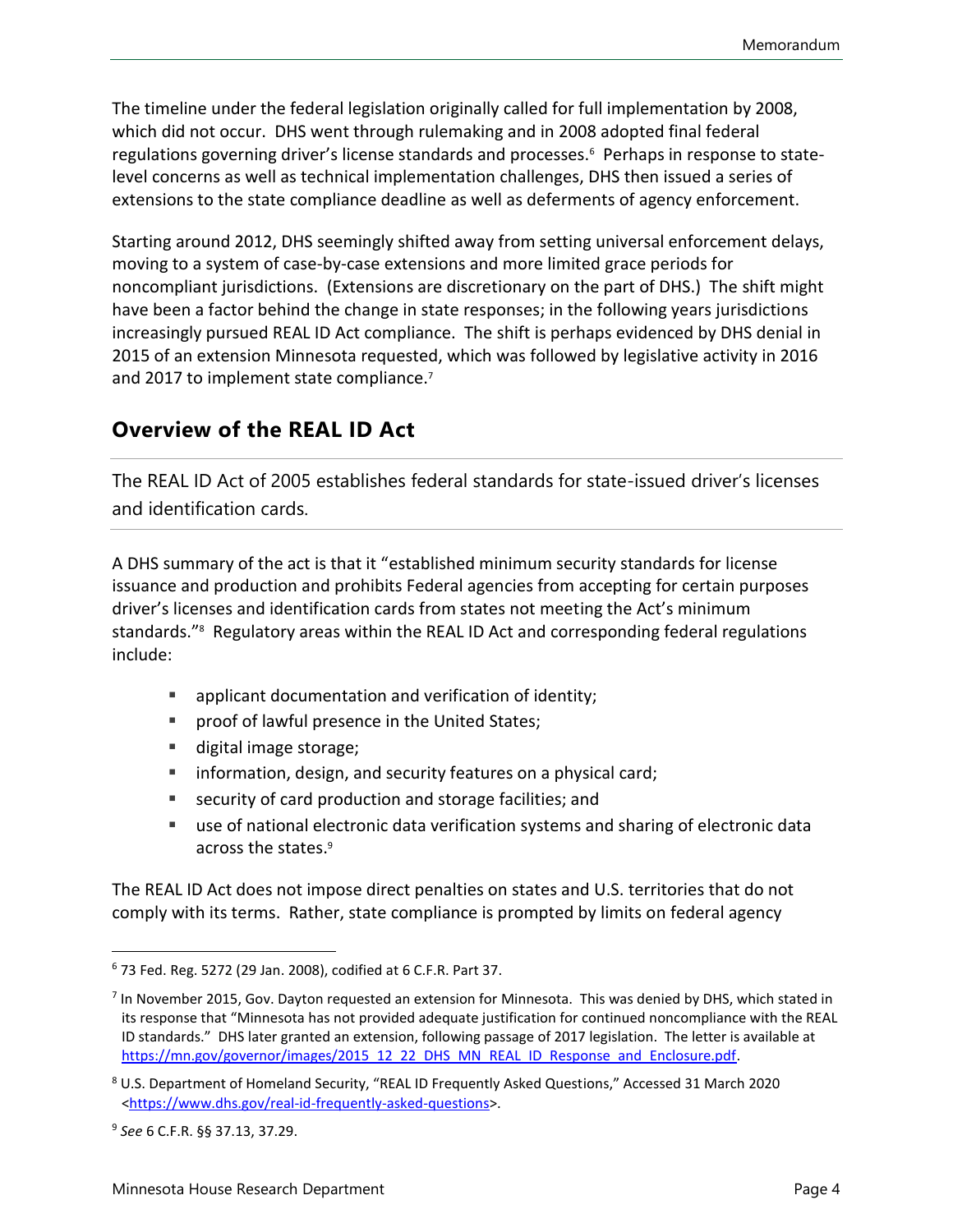acceptance of state-issued driver's licenses and identification cards. Following an enforcement phase-in period (discussed below), identification must be found compliant by DHS in order to use it for:

- boarding federally regulated commercial aircraft; and
- entering controlled-access facilities under federal purview (that is, some federal buildings, military bases, and nuclear power plants).

The law covers access for "official purposes," which essentially applies to federal buildings and facilities where identification must be presented for entrance, rather than mandating identification checks at all federally secured locations. The provision does not extend to unrestricted facilities (like Smithsonian Institution museums) as well as various law enforcement, health, safety, and legal activities (like voting, accessing hospitals and clinics, and receiving federal benefits). The law does not create new cases where compliant documents must be provided, nor does it prevent acceptance of other forms of federal identification such as passports and military ID cards.

# **Enforcement Phases**

DHS is phasing in enforcement through four phases to put the REAL ID Act fully into effect.<sup>10</sup> The final deadline is now October 1, 2021.

Enforcement phases one to three address access to various federally restricted and semirestricted areas. Phase four contains two parts that restrict boarding commercially regulated aircraft. Some of the key milestones are outlined below.

### **Enforcement Milestones**

| <b>Starting Date</b> | <b>Type of Access</b>                                             | <b>Accepted Driver's Licenses &amp; State</b><br><b>Identification Cards</b>                                                            |
|----------------------|-------------------------------------------------------------------|-----------------------------------------------------------------------------------------------------------------------------------------|
| Oct. 10, 2015        | Various federally secured facilities                              | 1) REAL ID-compliant; or<br>2) Issued by a jurisdiction that has an extension<br>(which includes noncompliant or "legacy"<br>documents) |
| Jan. 22, 2018        | Boarding commercial aircraft                                      | 1) REAL ID-compliant; or<br>2) Issued by a jurisdiction that has an extension                                                           |
| Oct. 1, 2021         | Boarding commercial aircraft; all<br>federally secured facilities | REAL ID-compliant only                                                                                                                  |
| <b>Notes</b>         |                                                                   | October 1, 2021, is the final deadline. It was extended in response to the COVID-19 coronavirus pandemic.                               |

<sup>&</sup>lt;sup>10</sup> U.S. Department of Homeland Security, "REAL ID Federal Enforcement," Accessed 31 March 2020 [<https://www.dhs.gov/federal-enforcement>](https://www.dhs.gov/federal-enforcement).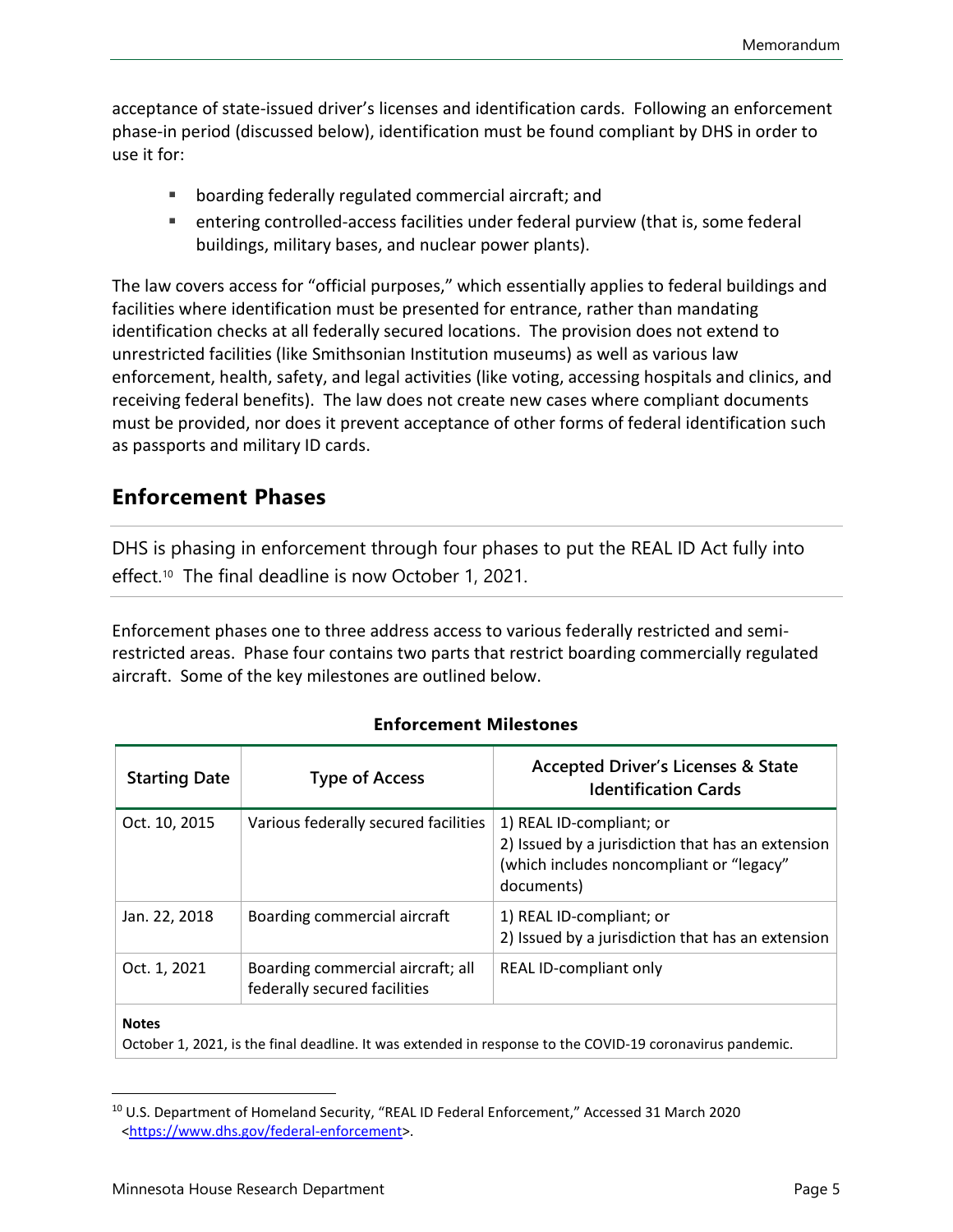### **State Compliance**

Jurisdictions are now compliant, under a compliance review, or under an extension granted by DHS.

The table below provides a summary of the recent status of states and U.S. territories.

| <b>Status</b>                                                                                                                                                        | # of Jurisdictions <sup>i</sup> |  |
|----------------------------------------------------------------------------------------------------------------------------------------------------------------------|---------------------------------|--|
| Compliant                                                                                                                                                            | 52                              |  |
| Under an extension" or<br>under review                                                                                                                               |                                 |  |
| Noncompliant                                                                                                                                                         |                                 |  |
| <b>Notes</b><br>Counts include non-state jurisdictions (e.g., American<br>Samoa, District of Columbia).<br>" Current extensions are to different dates in fall 2020. |                                 |  |

#### **Compliance Statuses<sup>11</sup>**

# **Implementation in Minnesota**

2017 legislation directed REAL ID Act conformity in Minnesota, reversing a 2009 ban.

As previously noted, in 2009 the Minnesota Legislature enacted a prohibition on state compliance with REAL ID Act provisions. The ban remained in effect until it was partially lifted in a 2016 law that allowed planning but not actual implementation or REAL ID-related administrative rulemaking.<sup>12</sup> A legislative report on implementation steps and costs was also mandated in the 2016 legislation, which the Department of Public Safety produced in April of that year.<sup>13</sup> The legislature contemplated authorizing further implementation steps, but did not reach an agreement that session.

Subsequently, the 2017 Legislature enacted a law that provides for full compliance implementation.<sup>14</sup> The following highlights some core elements of the act.

 **Implementation authority**. The 2009 prohibition was reversed, repealing that law and directing the Department of Public Safety to offer driver's licenses and

<sup>&</sup>lt;sup>11</sup> Statuses are as of March 31, 2020. U.S. Department of Homeland Security, "REAL ID," Accessed 31 March 2020 [<https://www.dhs.gov/real-id>](https://www.dhs.gov/real-id).

<sup>&</sup>lt;sup>12</sup> Minn. Laws 2016, [ch. 83.](https://www.revisor.mn.gov/laws/2016/0/Session+Law/Chapter/83/)

<sup>&</sup>lt;sup>13</sup> The report is available at [https://www.leg.state.mn.us/docs/2016/mandated/160416.pdf.](https://www.leg.state.mn.us/docs/2016/mandated/160416.pdf)

<sup>&</sup>lt;sup>14</sup> Minn. Laws 2017, [ch. 76.](https://www.revisor.mn.gov/laws/2017/0/Session+Law/Chapter/76/)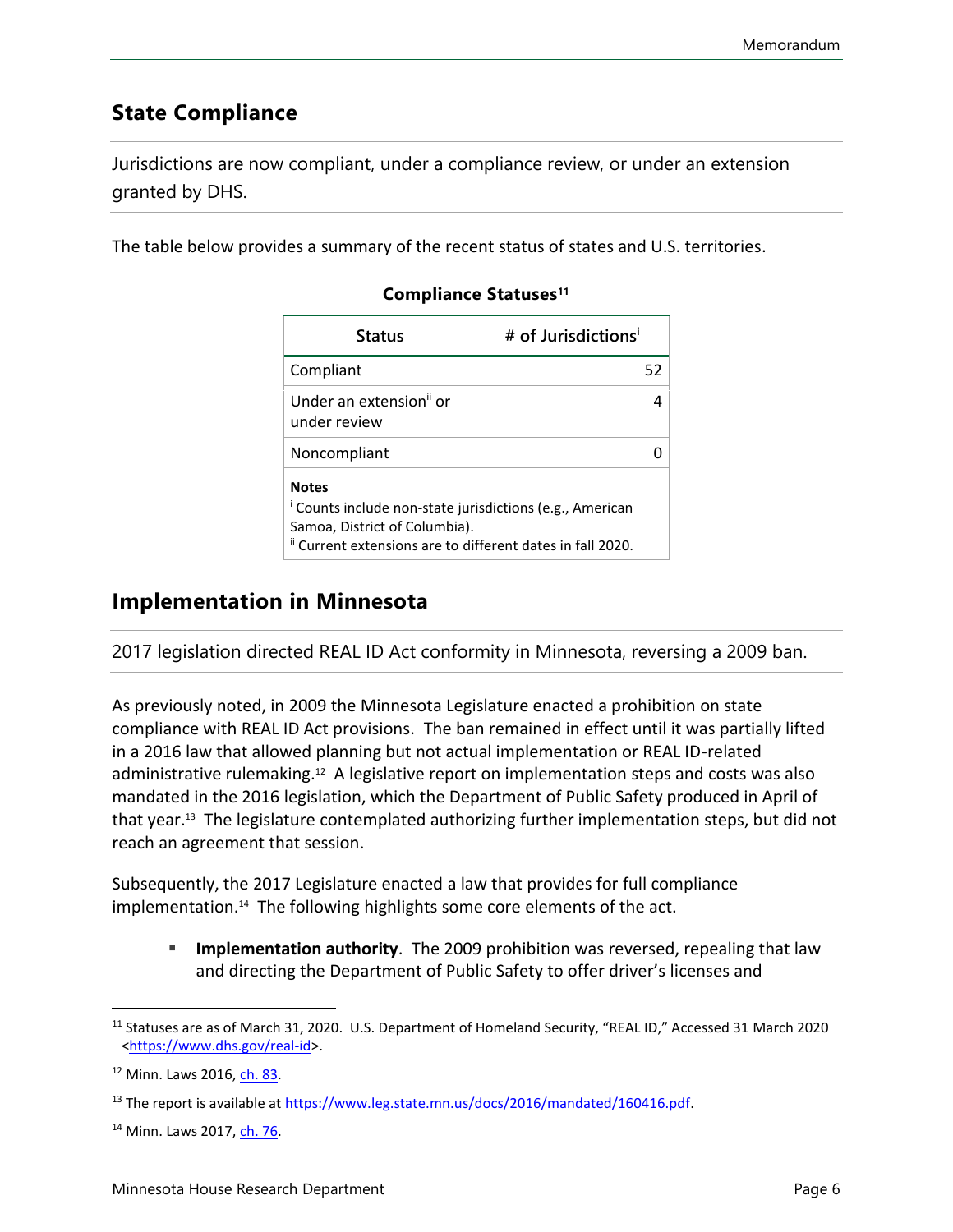identification cards that are compliant with federal REAL ID requirements. The legislation also set a timeline, directing the department to begin issuing compliant documents by October 1, 2018. (Many of the legislative changes applied on and after the starting date for issuing REAL ID-compliant documents, which had the effect of providing time for the department to undertake various administrative implementation steps.)

- **Compliant and noncompliant options**. Both REAL ID-compliant and noncompliant offerings are available. An applicant has the option of seeking either version (or an enhanced driver's license or identification card).<sup>15</sup>
- **Ban on implementing future federal changes**. The department is prohibited from taking steps to comply with any future federal changes to the REAL ID law (including federal regulations, processes, data practices, and card standards), and must notify the legislature regarding any impending changes at the federal level.  $16$  In effect, state compliance is pegged to the version of federal provisions in effect as of May 19, 2017. Further, a contingent repealer directs the Department of Public Safety to stop issuing compliant documents following federal additions or modification in the "official purposes" where REAL ID-compliant documents are necessary.<sup>17</sup>
- **Eligibility**. Documentation of identity, date of birth, principal residence in Minnesota, a social security number or equivalent information, and lawful presence is necessary in order to obtain a REAL ID-compliant license or identification card. (This follows from requirements under the federal law in order for a state-issued document to be considered REAL ID-compliant.) Statutory lists identify the accepted forms of evidence.<sup>18</sup>
- **Compliance implementation provisions**. The act covered a variety of implementation details, including provisions on mandatory staff background checks; card design inscriptions and features; expiration dates; information technology auditing and security; birth certificate recordkeeping; data dissemination limitations; and extended expiration dates for early license and identification card renewals. The fees for REAL ID-compliant licenses were set at the same level as corresponding noncompliant ones (fee amounts vary across license classes and types). The act also made a onetime \$3.27 million appropriation for implementation costs.

<sup>15</sup> Minn. Stat. § [171.019, subd. 2.](https://www.revisor.mn.gov/statutes/cite/171.019#stat.171.019.2)

<sup>&</sup>lt;sup>16</sup> Minn. Stat. § [171.019,](https://www.revisor.mn.gov/statutes/cite/171.019) subds. 3 & 4

<sup>17</sup> Laws 2017, [ch. 76,](https://www.revisor.mn.gov/laws/2017/0/Session+Law/Chapter/76/) § 27.

<sup>18</sup> Minn. Stat. § [171.0605.](https://www.revisor.mn.gov/statutes/cite/171.0605)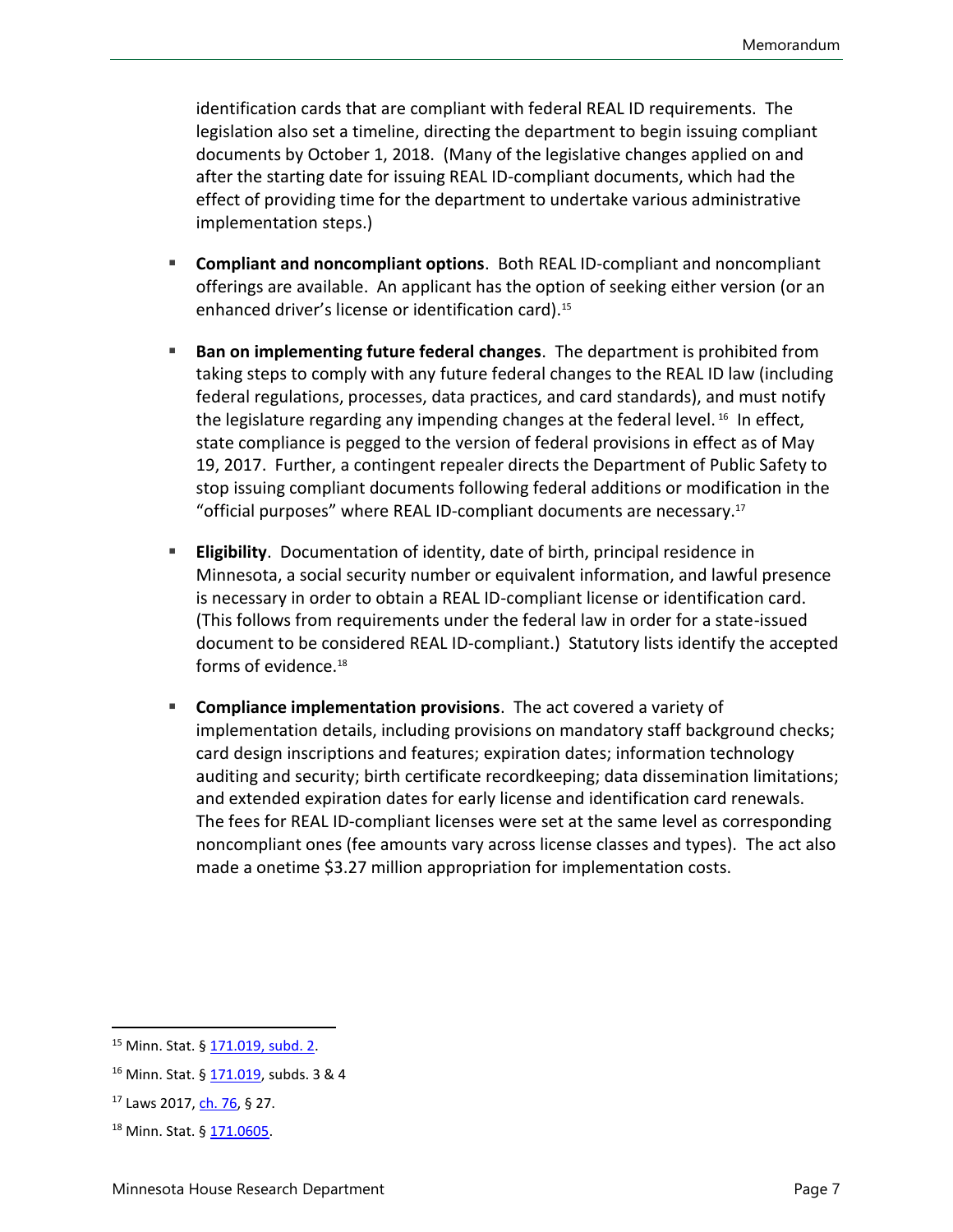### **Enhanced Licenses and Identification Cards**

Minnesota offers enhanced driver's licenses and enhanced identification cards that are also accepted for federal access.

Minnesota is among a handful of states that offer enhanced driver's licenses and enhanced identification cards as an alternative to the standard and REAL ID-compliant ones. The enhanced documents are part of a federal initiative on border security and verifying traveler identity and citizenship at U.S. border crossings. It resulted from federal legislation.<sup>19</sup> In essence, the enhanced versions (1) function the same way as other driver's licenses and Minnesota identification cards, and (2) are also accepted documentation to enter the United States at some land and sea ports of entry (analogous to a passport).

In comparison to regular licenses and identification cards, they contain additional security and technology features, such as a radio frequency identification (RFID) chip, and involve more stringent documentation to obtain.<sup>20</sup> The cost in Minnesota for an enhanced driver's license is \$15 higher than a corresponding driver's license or permit.<sup>21</sup> The enhanced documents are only available to U.S. citizens and there is not an exceptions process for unusual documentation situations.

While similar to a passport, there are limitations in using enhanced licenses and identification cards at border crossings. In particular, the enhanced documents:

- Are valid only for crossings at sea and land ports, and not for entry to the United States via international air travel; and
- Can only be used for entry from Canada, Mexico, the Caribbean, and Bermuda.

Although use is constrained for border crossings, Minnesota's enhanced licenses and identification cards are accepted by DHS as a form of identification for access purposes under the REAL ID Act. That is, Minnesota enhanced driver's licenses and identification cards can be used to board commercial aircraft and enter federally secured facilities.

# **Legislative History**

 $\overline{a}$ 

This section provides some further details on state legislative activity around REAL ID Act compliance.

 $19$  The program is known as the Western Hemisphere Travel Initiative (WHTI), created in response to some requirements of the Intelligence Reform and Terrorism Prevention Act of 2004 (IRTPA). The initiative can be viewed in the context of addressing what, at the time, was a new requirement to use a passport when entering the U.S. from Canada; the enhanced license provides for an alternative form of identification instead of a passport.

<sup>&</sup>lt;sup>20</sup> Se[e https://dps.mn.gov/divisions/dvs/forms-documents/Documents/EDL-EID-Identification-Requirements.pdf.](https://dps.mn.gov/divisions/dvs/forms-documents/Documents/EDL-EID-Identification-Requirements.pdf)

<sup>21</sup> Minn. Stat. § [171.06, subd. 2.](https://www.revisor.mn.gov/statutes/cite/171.06#stat.171.06.2)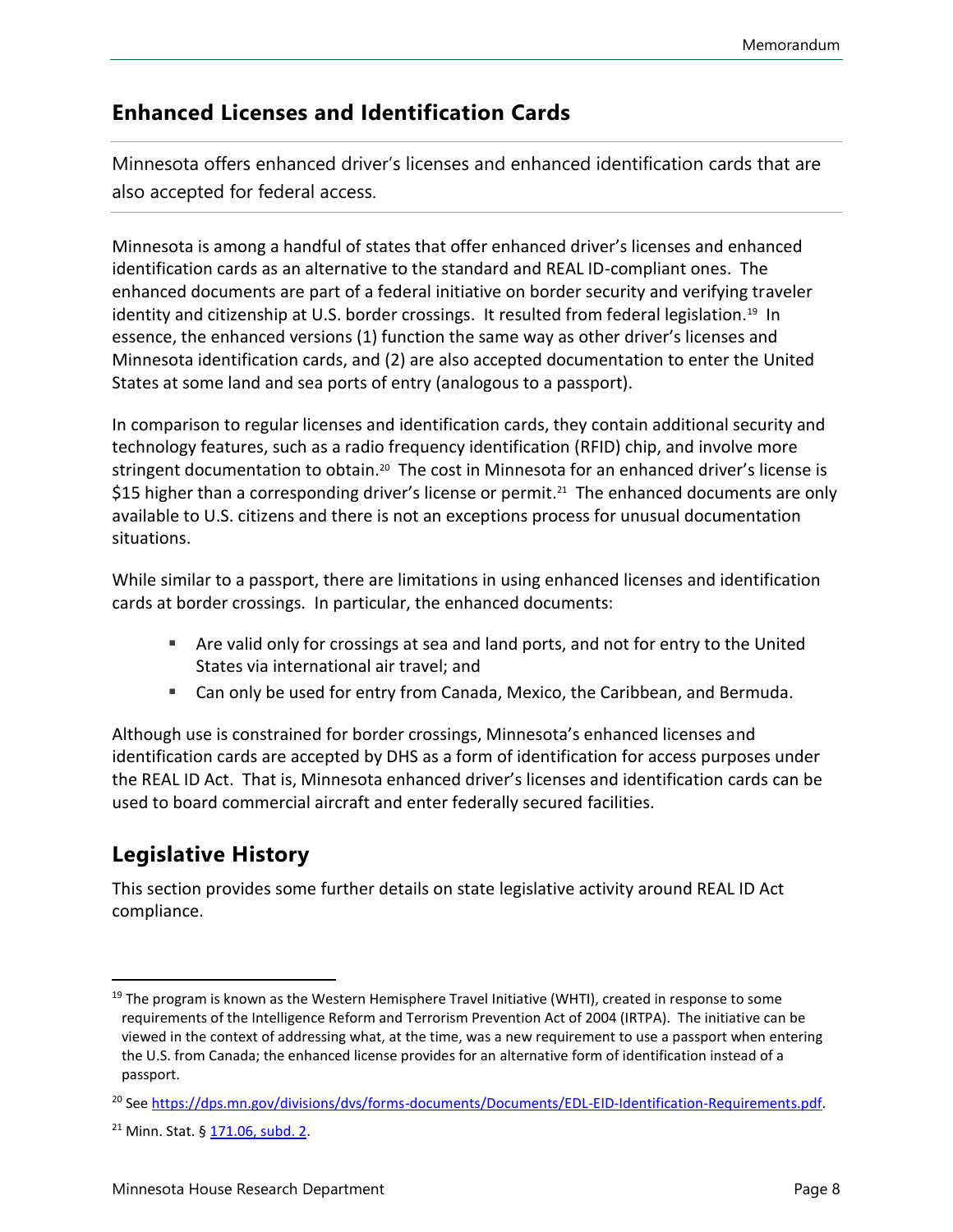### **2007-09**

The original Minnesota prohibition was enacted after a couple of years of deliberations. Multiple bills in the 2007 and 2008 legislative sessions proposed prohibitions on implementation related to REAL ID. Language was included in a 2008 transportation policy omnibus bill,<sup>22</sup> H.F. 1351 (Hornstein) / S.F. 1971 (Murphy), which contained various REAL ID implementation conditions and requirements but arguably also allowed some administrative flexibility.<sup>23</sup> The bill was passed by the legislature but vetoed by Gov. Pawlenty over objections to the policy approach taken with respect to REAL ID.<sup>24</sup> Later in the 2008 session, the legislature passed a stand-alone bill containing a broader prohibition, H.F. 3807 (Mariani) / S.F. 3494 (Moua).<sup>25</sup> It too was vetoed by the governor.<sup>26</sup>

Also of note, in the final days of the 2008 session (and just one day after vetoing the second legislative proposal), the governor issued an executive order that in effect (1) temporarily barred the Department of Public Safety from implementing the REAL ID Act (until June 1, 2009), (2) permitted the agency to take steps and receive federal funds towards enhancing driver's license security, and (3) limited the agency in any multistate agreement to store or share driver's license data.<sup>27</sup>

A year later, H.F. 988 (Mariani) / S.F. 738 (Limmer) passed unanimously in the House and with just one opposing vote in the Senate. It was enrolled as Laws 2009, chapter 92, and was signed by the governor.

Some areas of policy concern expressed at the time included:

- **Federal intrusion in an area historically under state jurisdiction;**
- De facto creation of a national ID card;
- Civil liberties:
- Data privacy;
- Security, control, and oversight of state data, as well as mandatory electronic data sharing with the federal government and across states; and
- **Unfunded state implementation costs.**

 $\overline{a}$ <sup>22</sup> Provisions in this [omnibus bill](https://www.revisor.mn.gov/bills/bill.php?b=house&f=HF1351&ssn=0&y=2007) first went into conference committee in 2007, but there was not a conference report and a subsequent conference committee met the following year.

<sup>&</sup>lt;sup>23</sup> H.F. 1531, Conference Committee Report, art. 1, § 117 [<https://www.revisor.mn.gov/bills/text.php?number=HF1351&version=D&session=ls85&session\\_year=2007&ses](https://www.revisor.mn.gov/bills/text.php?number=HF1351&version=D&session=ls85&session_year=2007&session_number=0&type=ccr) [sion\\_number=0&type=ccr>](https://www.revisor.mn.gov/bills/text.php?number=HF1351&version=D&session=ls85&session_year=2007&session_number=0&type=ccr).

 $24$ Minn. Laws 2008, [ch. 239.](https://www.revisor.mn.gov/laws/2008/0/Session+Law/Chapter/239/) The veto letter is available at [https://www.leg.state.mn.us/archive/vetoes/2008veto\\_ch239.pdf.](https://www.leg.state.mn.us/archive/vetoes/2008veto_ch239.pdf)

<sup>25</sup> Minn. Laws 2008, [ch. 334.](https://www.revisor.mn.gov/laws/2008/0/Session+Law/Chapter/334/)

<sup>&</sup>lt;sup>26</sup> The veto letter is available at [https://www.leg.state.mn.us/archive/vetoes/2008veto\\_ch334.pdf.](https://www.leg.state.mn.us/archive/vetoes/2008veto_ch334.pdf)

 $27$  The executive order is available at [http://www.leg.mn/archive/execorders/08-08.pdf.](http://www.leg.mn/archive/execorders/08-08.pdf)